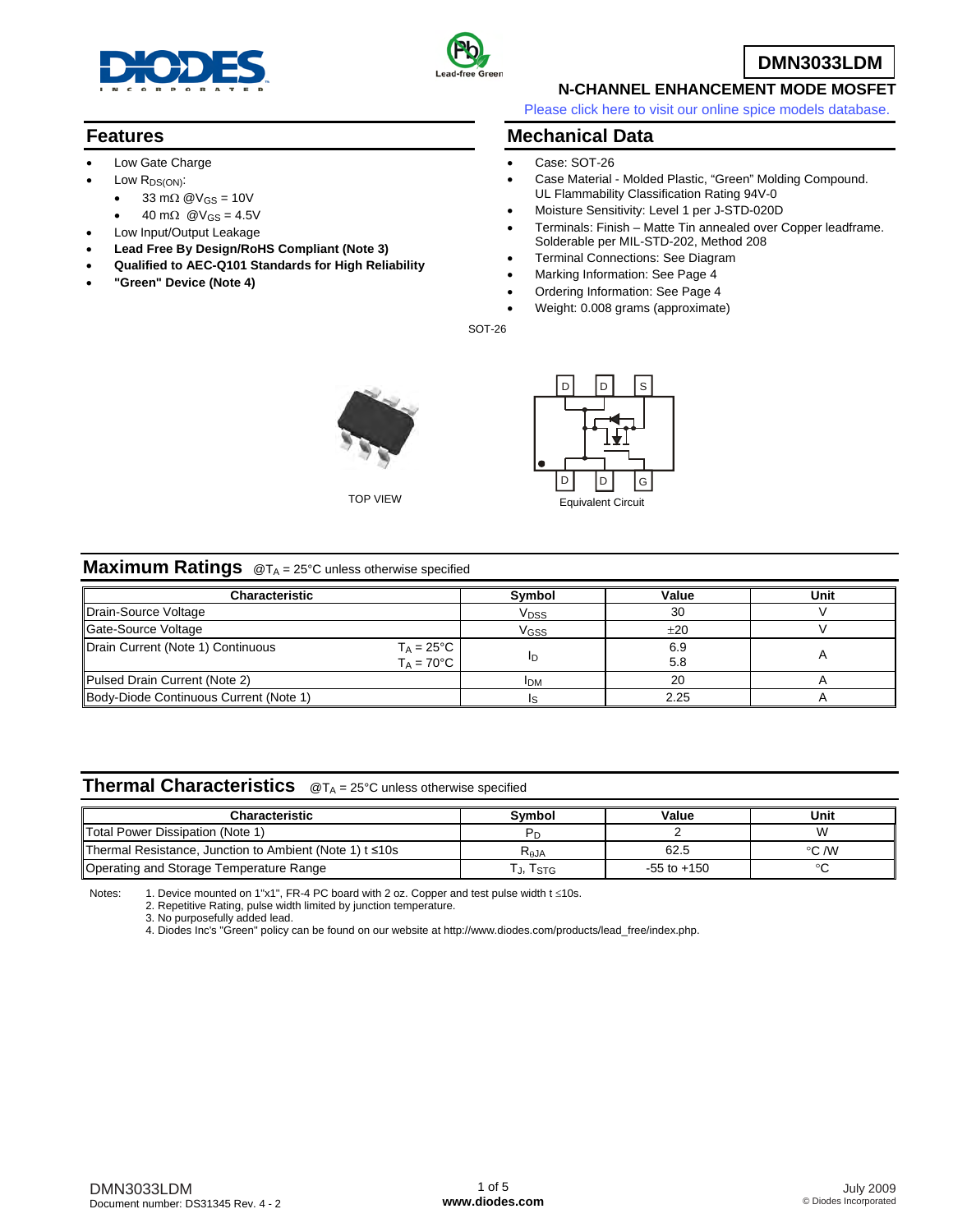

# **Electrical Characteristics** @T<sub>A</sub> = 25°C unless otherwise specified

| <b>Characteristic</b>                      |                                            | Symbol<br>Min<br>Typ               |     | <b>Max</b>     | Unit                     | <b>Test Condition</b> |                                                                                               |  |
|--------------------------------------------|--------------------------------------------|------------------------------------|-----|----------------|--------------------------|-----------------------|-----------------------------------------------------------------------------------------------|--|
| <b>STATIC CHARACTERISTICS</b>              |                                            |                                    |     |                |                          |                       |                                                                                               |  |
| Drain-Source Breakdown Voltage             |                                            | <b>BV<sub>DSS</sub></b>            | 30  |                | $\overline{\phantom{0}}$ | V                     | $I_D = 250 \mu A$ , $V_{GS} = 0V$                                                             |  |
| Zero Gate Voltage Drain Current            | $T_J = 25^{\circ}C$<br>$T_J = 55^{\circ}C$ | <b>I</b> <sub>DSS</sub>            |     |                | 1<br>5                   | μA                    | $V_{DS} = 30V$ , $V_{GS} = 0V$                                                                |  |
| Gate-Body Leakage Current                  |                                            | lgss                               |     |                | ±100                     | nA                    | $V_{DS} = 0V$ , $V_{GS} = \pm 20V$                                                            |  |
| Gate Threshold Voltage                     |                                            | $V$ <sub>GS<math>(th)</math></sub> | 1.0 |                | 2.1                      | V                     | $V_{DS}$ = $V_{GS}$ , $I_D$ = 250 $\mu$ A                                                     |  |
| Static Drain-Source On-Resistance (Note 5) |                                            | $R_{DS(ON)}$                       |     | 25<br>36       | 33<br>40                 | $m\Omega$             | $V_{GS} = 10V$ , $I_D = 6.9A$<br>$V_{GS} = 4.5V$ , $I_D = 5.0A$                               |  |
| Forward Transconductance (Note 5)          |                                            | <b>g<sub>FS</sub></b>              |     | 5              |                          | S                     | $V_{DS} = 10V$ , $I_D = 8A$                                                                   |  |
| Diode Forward Voltage (Note 5)             |                                            | <b>V<sub>SD</sub></b>              | --  | 0.7            | 1.1                      | $\vee$                | $I_S = 2.25A$ , $V_{GS} = 0V$                                                                 |  |
| <b>DYNAMIC CHARACTERISTICS (Note 6)</b>    |                                            |                                    |     |                |                          |                       |                                                                                               |  |
| Input Capacitance                          |                                            | $C$ <sub>iss</sub>                 | --  | 755            | $\qquad \qquad$          | pF                    |                                                                                               |  |
| Output Capacitance                         |                                            | C <sub>oss</sub>                   |     | 136            | $\overline{\phantom{0}}$ | pF                    | $V_{DS} = 10V$ , $V_{GS} = 0V$<br>$f = 1.0$ MHz                                               |  |
| Reverse Transfer Capacitance               |                                            | C <sub>rss</sub>                   |     | 108            |                          | pF                    |                                                                                               |  |
| <b>Gate Resisitance</b>                    |                                            | R <sub>G</sub>                     |     | 0.89           | $\overline{\phantom{0}}$ | $\Omega$              | $V_{GS} = 0V$ , $V_{DS} = 0V$ , $f = 1MHz$                                                    |  |
| <b>SWITCHING CHARACTERISTICS</b>           |                                            |                                    |     |                |                          |                       |                                                                                               |  |
| Total Gate Charge                          |                                            | $Q_g$                              |     | 6.4<br>13.0    |                          | nC                    | $V_{GS} = 4.5V$ , $V_{DS} = 15V$ , $I_D = 5A$<br>$V_{GS}$ = 10V, $V_{DS}$ = 15V, $I_D$ = 6.9A |  |
| Gate-Source Charge                         |                                            | $Q_{\text{gs}}$                    |     | 1.9            |                          | nC                    | $V_{GS}$ = 10V, $V_{DS}$ = 15V, $I_D$ = 6.9A                                                  |  |
| Gate-Drain Charge                          |                                            | $Q_{ad}$                           |     | 3.2            |                          | nC                    | $V_{GS}$ = 10V, $V_{DS}$ = 15V, $I_D$ = 6.9A                                                  |  |
| Turn-On Delay Time                         |                                            | $t_{D(on)}$                        | --  | 11             | $\overline{\phantom{0}}$ | ns                    |                                                                                               |  |
| Turn-On Rise Time                          |                                            | tr                                 |     | $\overline{7}$ |                          | ns                    | $V_{DD} = 15V$ , $V_{GS} = 10V$ ,                                                             |  |
| Turn-Off Delay Time                        |                                            | $t_{D(off)}$                       | --  | 63             |                          | ns                    | $R_D = 1.8\Omega$ , $R_G = 6\Omega$                                                           |  |
| Turn-Off Fall Time                         |                                            | tf                                 |     | 30             |                          | ns                    |                                                                                               |  |

Notes:  $5.$  Test pulse width  $t = 300$ ms.

6. Guaranteed by design. Not subject to production testing.



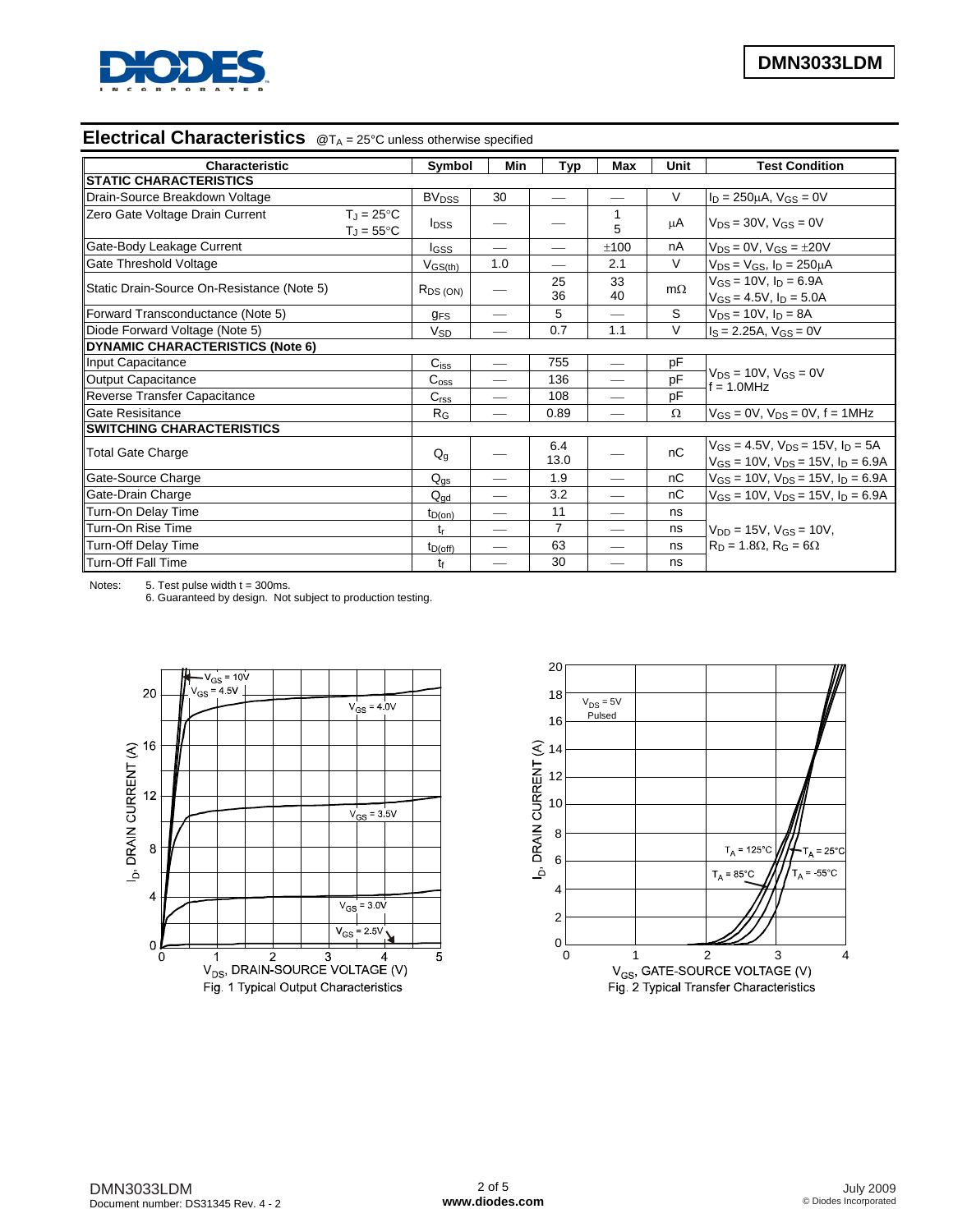



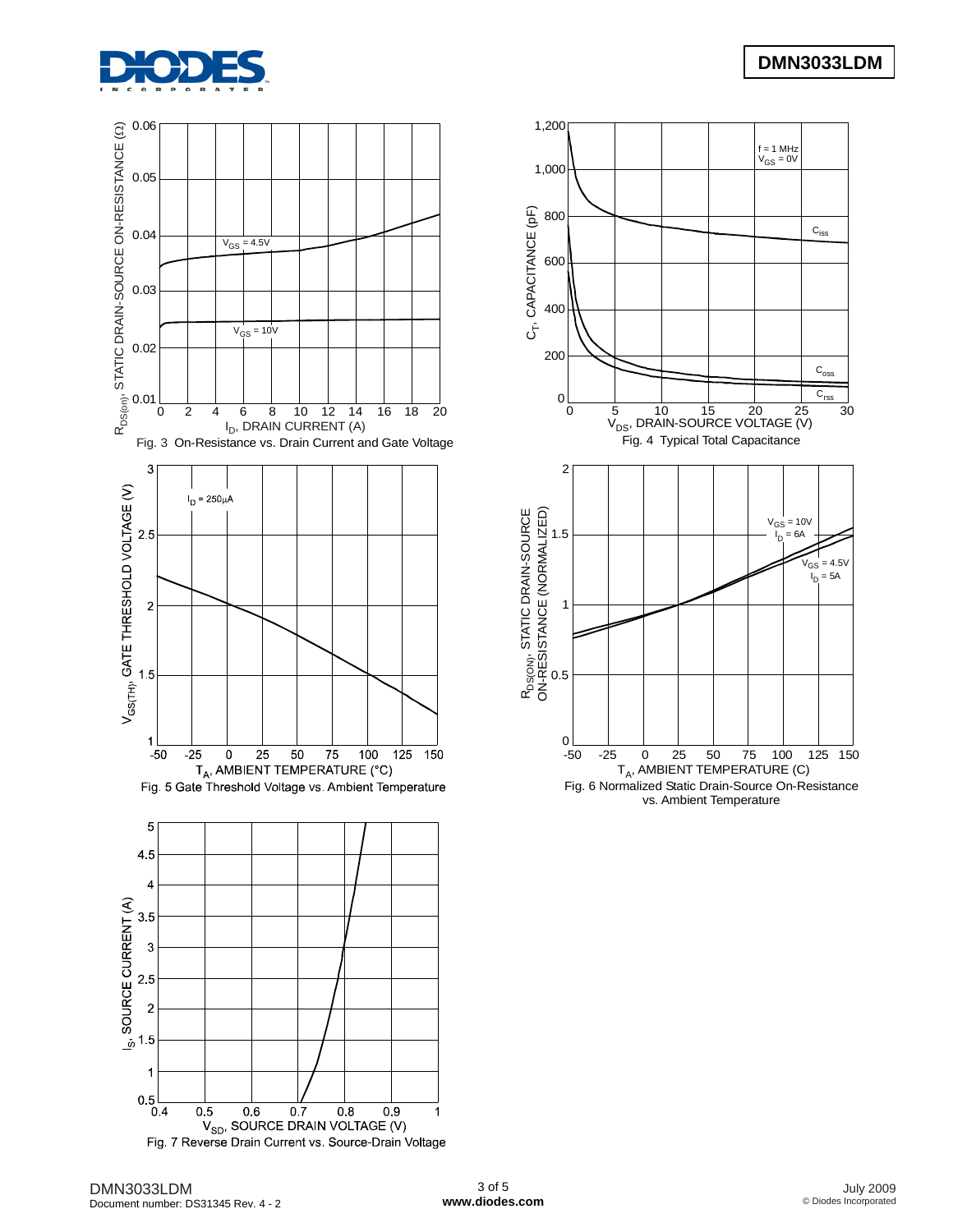

# **Ordering Information** (Note 7)

| Der.<br>---<br>-N'<br>m                                       | י המ<br>- - -         |                                    |
|---------------------------------------------------------------|-----------------------|------------------------------------|
| <b>DMI</b><br>. . -<br>$\overline{\phantom{a}}$<br>י MC.<br>ı | - - -<br>$\sim$<br>-- | $\sim$ $\sim$ $\sim$<br>100<br>кее |

Notes: 7. For packaging details, go to our website at [http://www.diodes.com/datasheets/ap02007.pdf.](http://www.diodes.com/datasheets/ap02007.pdf)

## **Marking Information**



NA5 = Product Type Marking Code YM = Date Code Marking  $Y = Year (ex: U = 2007)$  $M =$  Month (ex:  $9 =$  September)

Date Code Key

| Year         | 2007 |     | 2008 | 2009 | 2010 |     | 2011 | 2012 | 2013 |     | 2014 | 2015 |
|--------------|------|-----|------|------|------|-----|------|------|------|-----|------|------|
| Code         |      |     |      | VV.  |      |     |      |      |      |     |      |      |
| <b>Month</b> | Jan  | ⊑eb | Mar  | Apr  | May  | Jun | Jul  | Aug  | Sep  | Oct | Nov  | Dec  |
| Code         |      |     |      |      |      |     |      |      |      |     |      |      |

# **Package Outline Dimensions**



# **Suggested Pad Layout**



| <b>Dimensions</b> | Value (in mm) |
|-------------------|---------------|
| z                 | 3.20          |
| G                 | 1.60          |
| x                 | 0.55          |
|                   | 0.80          |
| C1                | 2.40          |
| C2                | 0.95          |